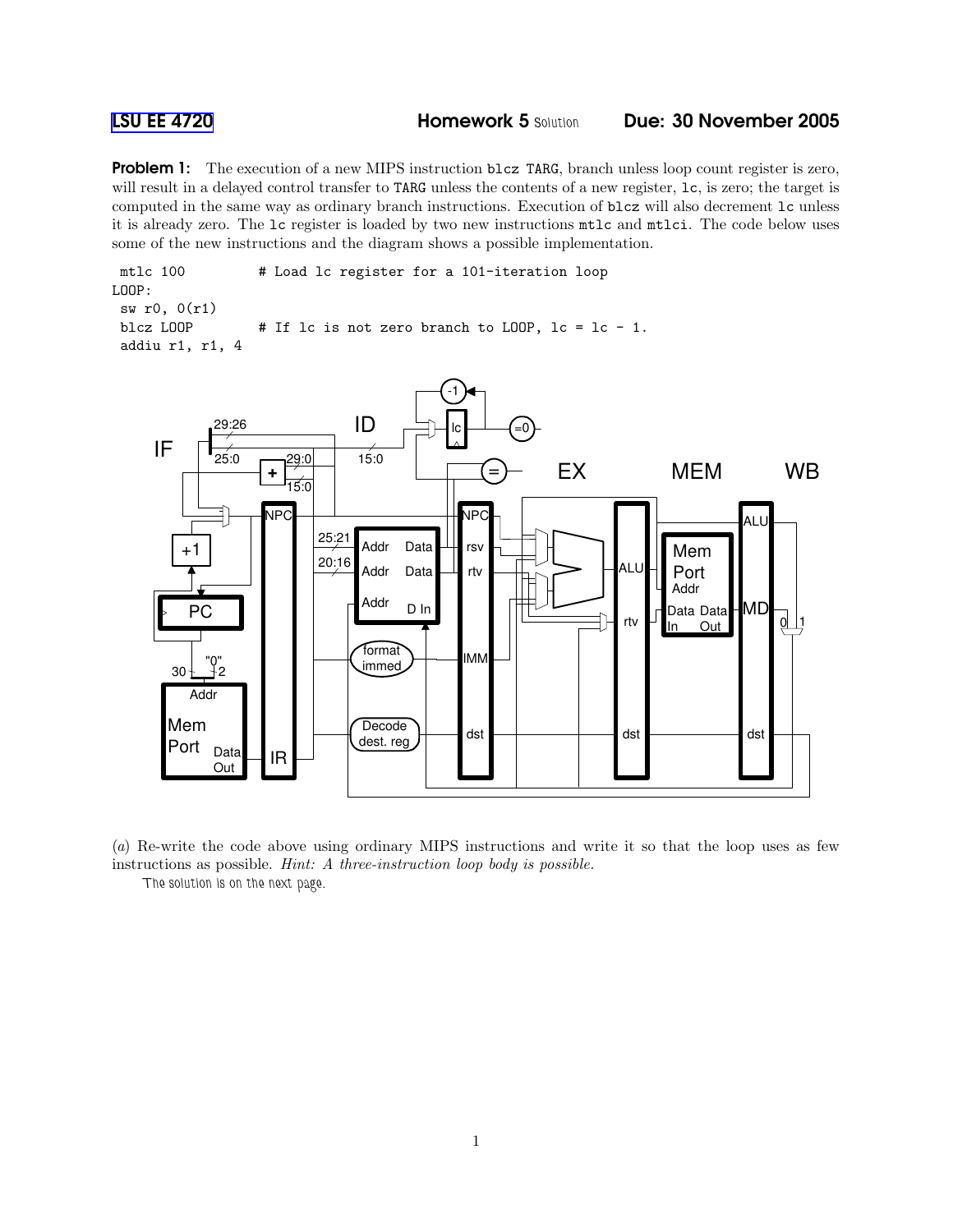```
# Solution
#
# Re-written code and pipeline execution diagram.
# Cycle 0 1 2 3 4 5 6 7 8 9 10 11 12 13 14 15
addiu r2,r1,400 IF ID EX ME WB
LOOP:
sw r0, 0(r1) IF ID EX ME WB
bne r1, r2, LOOP IF ID -> EX ME WB
addiu r1, r1, 4 IF \rightarrow ID EX ME WB# Code below is a repeat of the code above.
sw r0, 0(r1) IF ID EX ME WB
 bne r1, r2, LOOP                        IF ID -> EX ME WB
 addiu r1, r1, 4 IF -> ID EX ME WB
sw r0, 0(r1) IF ID EX ME WB
bne r1, r2, LOOP IF ID \rightarrow EX ME WB
addiu r1, r1, 4 IF \rightarrow ID EX ME WB# Cycle 0 1 2 3 4 5 6 7 8 9 10 11 12 13 14 15
# Original code and pipeline execution diagram.
# Cycle 0 1 2 3 4 5 6 7 8 9 10 11 12 13 14 15
mtlc 100 IF ID EX ME WB
LOOP:
 sw r0, 0(r1) IF ID EX ME WB
 blcz LOOP IF ID EX ME WB
addiu r1, r1, 4 IF ID EX ME WB
# Code below is a repeat of the code above.
\text{sw } \text{r0, 0(r1)} IF ID EX ME WB
blcz LOOP \begin{array}{ccc} \text{if} & \text{if} & \text{if} & \text{if} & \text{if} & \text{if} & \text{if} & \text{if} & \text{if} & \text{if} & \text{if} & \text{if} & \text{if} & \text{if} & \text{if} & \text{if} & \text{if} & \text{if} & \text{if} & \text{if} & \text{if} & \text{if} & \text{if} & \text{if} & \text{if} & \text{if} & \text{if} & \text{if} & \text{if} & \text{if} & \text{if} & \text{if} & \text{if} & \text{if}addiu r1, r1, 4 IF ID EX ME WB
# Cycle 0 1 2 3 4 5 6 7 8 9 10 11 12 13 14 15
```
(b) Using pipeline execution diagrams determine the speed of the sample program and your program from the previous part. Only use bypass paths that have been provided.

The original code, which uses blcz, executes without a stall and so it executes at a rate of 0.333 stores per cycle (1 CPI). The re-written code suffers stalls and so only executes at a rate of 0.24 stores per cycle (1.333 CPI).

Note that the question asked for the *speed* of the programs, not the CPI. Since the two programs do the same thing what's important is which one is faster (lower execution time). Since they both do the same number of stores the speed could be measured by stores per cycle. CPI is not a good measure because it only indicates how efficiently the code is running. If two *identical* programs are running on different processors the lower CPI (higher efficiency) would be faster. But since the programs are different CPI is not useful in predicting speed.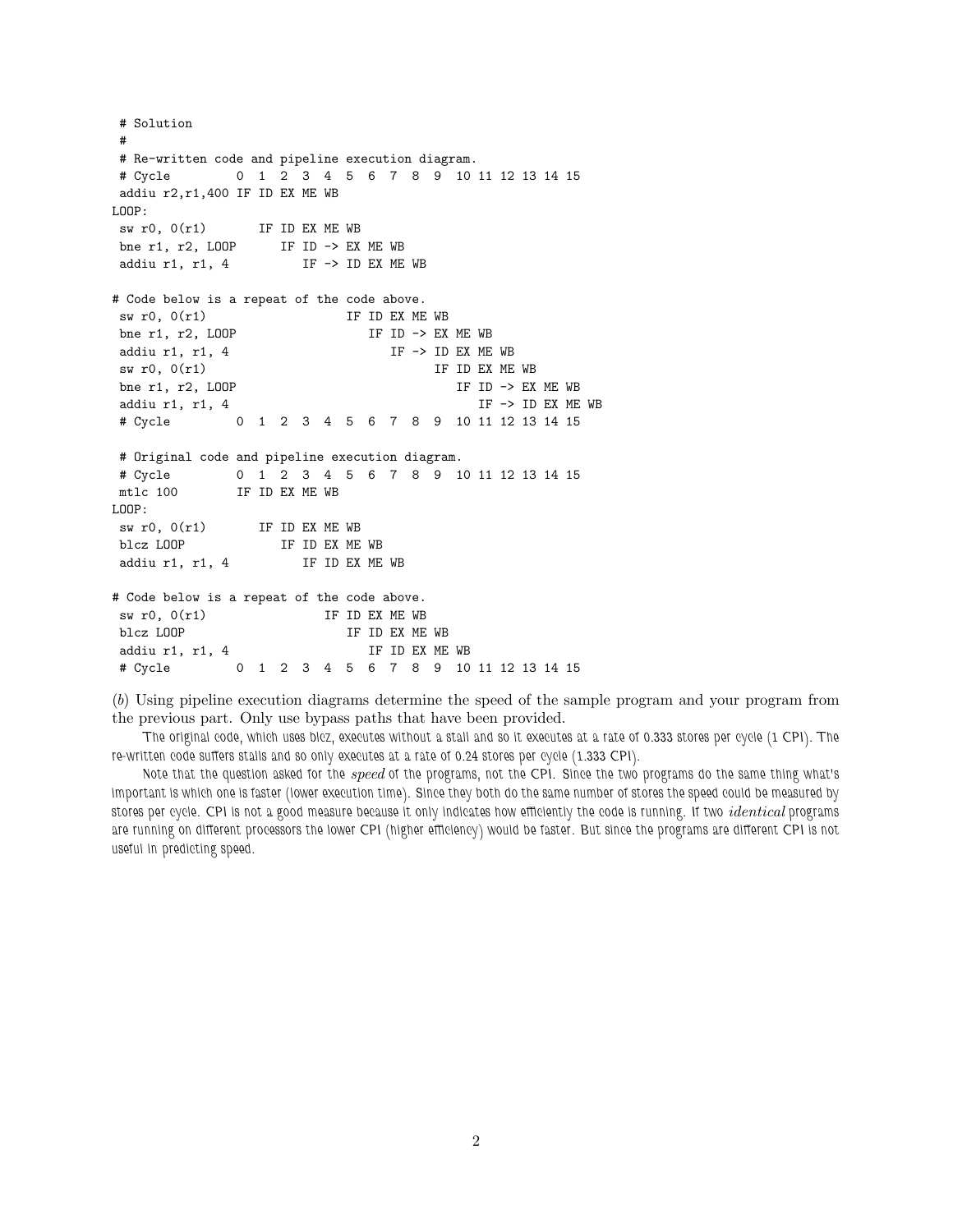(c) Unless the control logic is appropriately modified the implementation above may not realize precise exceptions for all integer instructions. In fact, the problem could occur in the example program. Explain what the problem is and show a pipeline execution diagram in which the control logic insures that execution proceeds so that exceptions will be precise. Hint 1: The exception does not occur in any of the new instructions. Hint 2: One of the two remaining instructions in the example can not raise an exception so it must be the other one.

| # Part of Solution |  |                |              |                             |  |  |
|--------------------|--|----------------|--------------|-----------------------------|--|--|
| # Cycle            |  |                |              | 0 1 2 3 4 5 6 7 8 9         |  |  |
| $mtlc$ 100         |  | TF TD FX MF WB |              |                             |  |  |
| LOOP:              |  |                |              |                             |  |  |
| sw $r0$ , $0(r1)$  |  |                | TF TD FX M*x |                             |  |  |
| blcz LOOP          |  |                |              | IF ID $\leftarrow$ EX ME WB |  |  |
| addiu r1, r1, 4    |  |                |              | IF $\leftarrow$ ID EX ME WB |  |  |

The integer instructions cannot raise precise exceptions with the blcz changes because the lc register is modified in ID, when preceding instructions can still raise exceptions. If they do the handler will see the wrong value in lc.

In the example above sw raises an exception in cycle 4. For the exception to be precise the handler must see the execution of only instructions up to sw, which here is only mtlc, and so the handler should see an lc value of 100. If blcz did not stall in cycle 3 lc would have been decremented and so the handler would have seen an lc value of 99, meaning the exception would not have been precise.